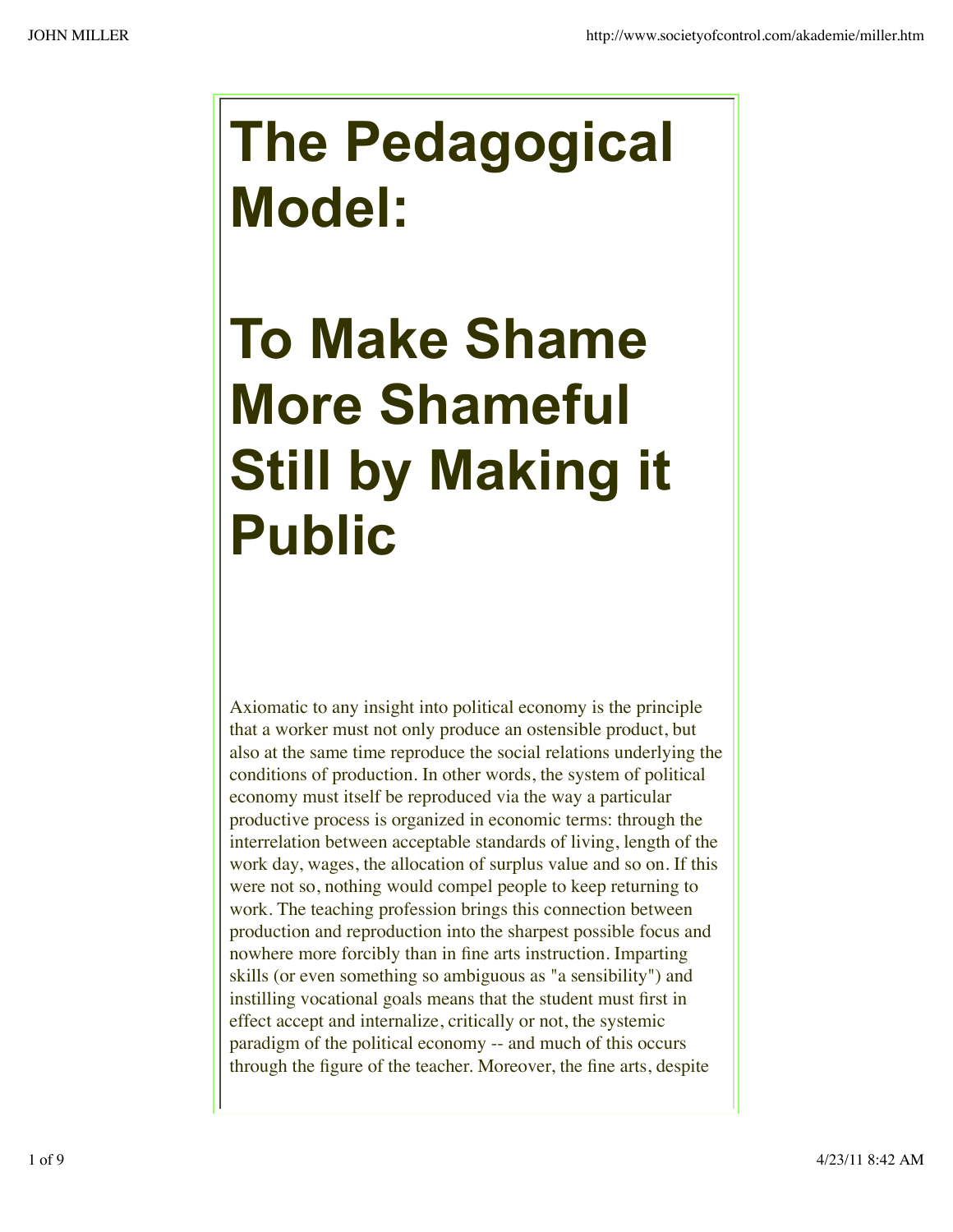(or, perhaps, because of) their conspicuous technological obsolescence, still serve, sine qua non, as the most effective means for establishing ruling class values as esthetic values, in other words, as values that are seemingly not derived through the invidious differential between social classes. These practice involves social critique. Here, within the overdetermined role of teacher, the built-in pressure to reproduce the paradigm necessarily qualifies the efficacy of one's critique. Nevertheless, political economy is not historically invariable; the way it changes at least begins with the aspirations of competing social classes.

## \*\*\*

Not surprisingly, the approach of any teacher derives largely from her or his own education. Thus, analyses of the ideological function of American art education must take into account some of the trends in postwar art instruction in the United States, all of them still exert some influence to a greater or lesser extent. The end of the Second World War established New York City as the world center of visual art, largely through the influx of European artist-refugees. The Works Projects Administration (WPA) had already laid the foundation for the acceptance of visual art as part of public life. The booming postwar American economy allowed European esthetics to take root, partly by creating an emergent class of collectors and patrons, partly by creating an affluent middle class which sought to encourage personal growth through self expression. This liberal bias embraced all kinds of painting, children's art especially, as a symbol of self-realization. At the same time, the G.I. Bill of Rights (which included low interest loans for college tuition) encouraged an unprecedented number of Americans to pursue secondary education for the first time. Starting at the university of Iowa, specialized Master of Arts (M.A.) for students majoring in visual art. The student population -- and with it the demand for teachers -- expanded continuously until about the middle 60s. Then, the trend reversed itself as the supply of prospective teachers outstripped demand.

Before the Black Mountain College of the Arts achieved its legendary pre-eminence, the model for art education in the United States was generally one where a teacher expected students to copy his or her (usually his) own work. The more well known the teacher's art, the better the students were expected to be. Curiously, this literalized the idea of reproduction; the father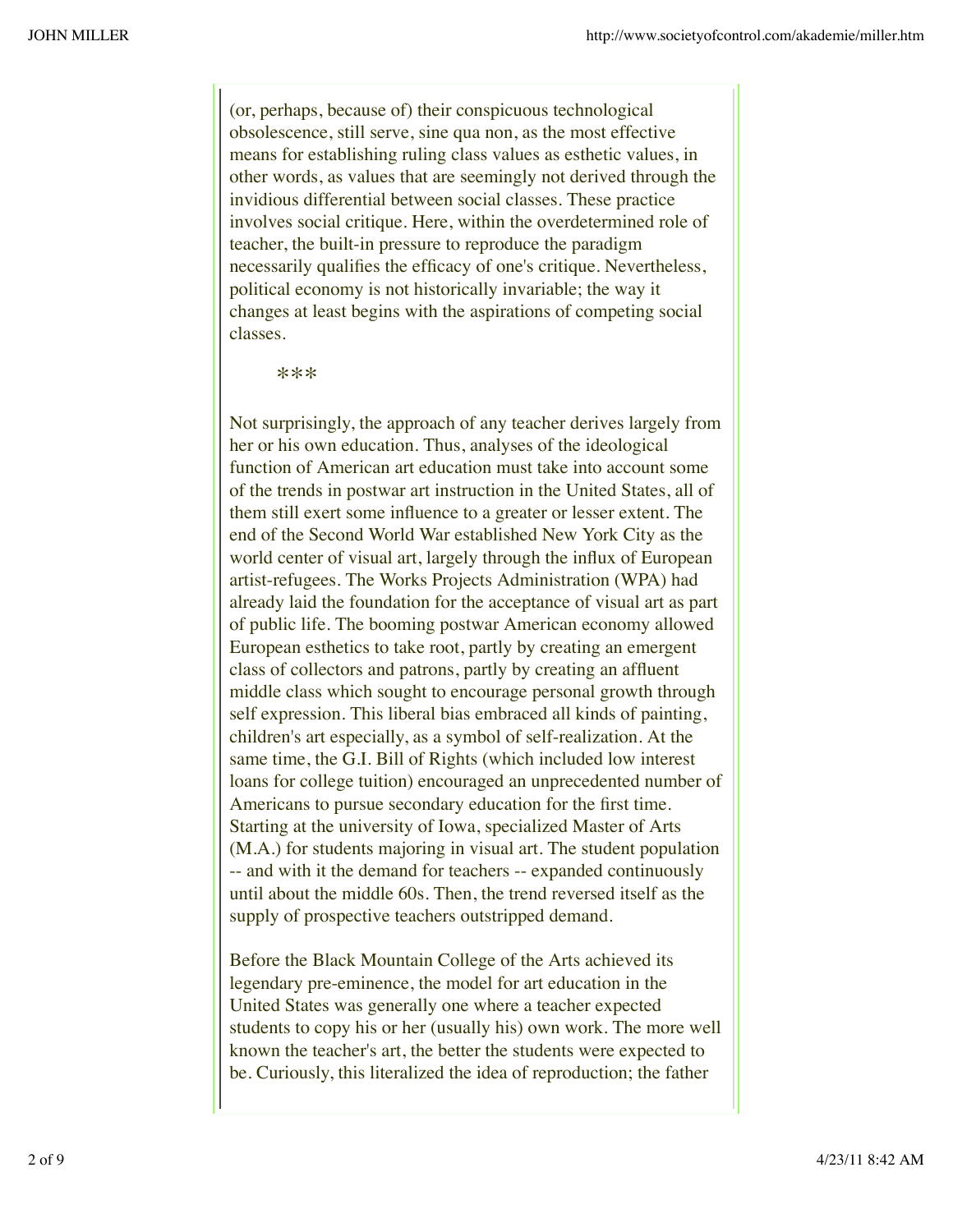figure produced little versions of himself. Such a notion of students as progeny dovetailed neatly with the then current "Oedipal" logic of the avant-garde wherein each successive generation of artists was expected to master, then renounce the art of its forebears. This kind of parallelism between pedagogy and avant-gardistic art still holds true today. More ambitious art programs still tend to assimilate elements of current esthetic discourse into the didactic techniques themselves.

Black Mountain College was reorganized as a specialized art school in 1940. Its first phase had been dominated by the Bauhaus approach of Josef Albers and Walter Gropius. Out of this grew an attitude of more open-ended experimentation which came to represent the school. Black Mountain attracted many luminaries as teachers, including John Cage, Harry Callahan, John Chamberlain, Merce Cunningham, Robert Creeley, Willem de Kooning, Buckminster Fuller, David Tudor and Peter Voulkos. Its students included Robert Rauschenberg and Ray Johnson. Although Black Mountain's emphasis in training was more experimental and less didactic than other schools, certain assumptions still were nested in the very idea of what experimentation meant: de-controlling the process used to make an artwork identified nonetheless as a "well policed" (institutional) form, such as a symphony, a drawing, etc.

Although Black Mountain's pedagogical philosophy was never repeated as successfully elsewhere, it nevertheless shifted the dominant model away from a cult of artistic mastery and toward process or more objectifiable, technical methods. At the very least, it allowed more demonstrably formalist training to assert itself at other schools. In provincial settings, formalist rigor tended to devolve into organizing art instruction around craft and technique on a quasi-beaux-arts basis. Teaching art as technique simplified curricula and helped to create as sense of steady progression as students passed from Painting I to Painting II to Painting III and so on. As such, results were clearly verifiable and so the demands placed on a teacher's attention were kept to a minimum -- as were more discursive esthetic considerations.

Throughout the 1970s, a pluralistic spirit asserted itself in American art schools. The results were mixed. Several factors contributed to this climate. The prolonged impact of Abstract Expression was one, with self-expression still considered to be the essential basis for art production. With this understanding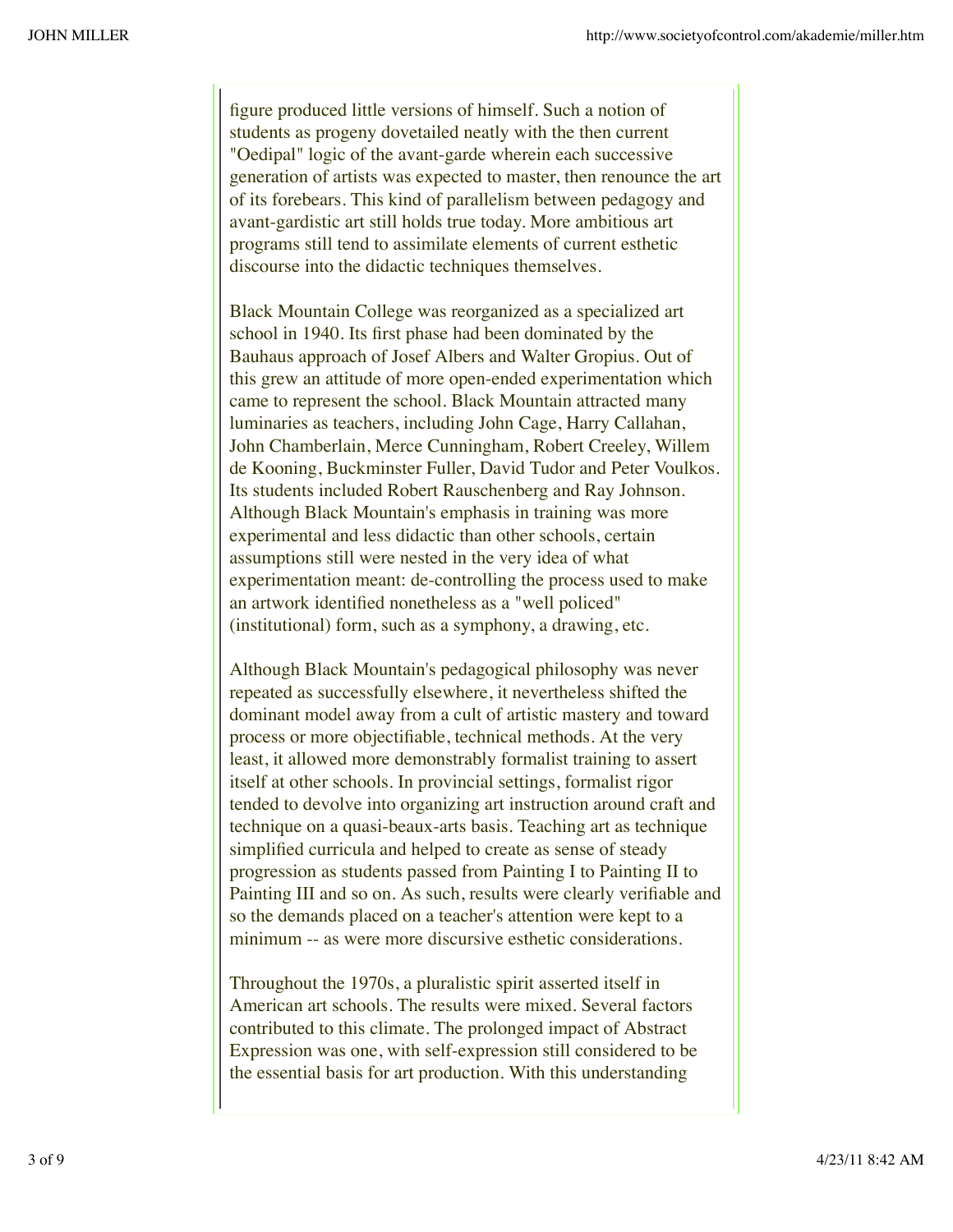many teachers at this time tended to interfere with students less so as not to hamper this process. Later, as a result of the student activism, the figure of the teacher commanded even less authority. Some teachers sided with activist students, rightly or wrongly construing their relationship to students as a kind of friendship. In many schools, this combination of forces worked only to create an anarchic mish-mash of various pedagogical and esthetic styles. In other instances they inspired new approaches, like those of the Whitney Museum of American Independent Study Program and the California Institute of the Arts.

Begun in 1968, the Whitney Program was conceived as an open-ended yet pragmatic environment. The faculty was small: four teachers (Ron Clark, Yvonne Rainer, David Diao and David Hupert in 1977). The only requirement was that students attend a weekly seminar in which a different artist would discuss her or his work. These discussions tended to be rigorous, reflecting the Whitney Program's politicized definition of esthetics. Otherwise, students received an optical reading list, studio space and were left to their own devices. Informal discussions, ranging from gossip to theory, took place every afternoon. Because the Whitney Program ran on an extremely modest budget, it avoided the strings typically attached to public and private funds. This helped to foster an environment where students and teachers could work relatively free from constraints. Ironically, Whitney students tended to become successful because they had been encouraged to think critically rather than simply produce.

The California Institute of the Arts (CalArts) began in 1964 as a school staffed and administered by artists. Like the Whitney Program, it was typified by an open-ended pragmatism. Conceived by Disney as an interdisciplinary elf factory, the school was taken over by avant-gardists with plans of their own. The inaugural phase of the school was marked by the Feminist Art Program run by Judy Chicago and Miriam Shapiro and by Allan Kaprow presiding as dean of the Art School. The next phase was dominated by the conceptual artists Douglas Huebler, John Baldessari and Michael Asher. At CalArts much of the real instruction occurred in the form of individual meetings between students and teachers. Classes were treated more as seminars than as traditional workshops in which students were expected to produce work under the watchful eye of the instructor. The foundation program functioned as a kind of threshing ground. Rather than being given projects, first-year students were asked to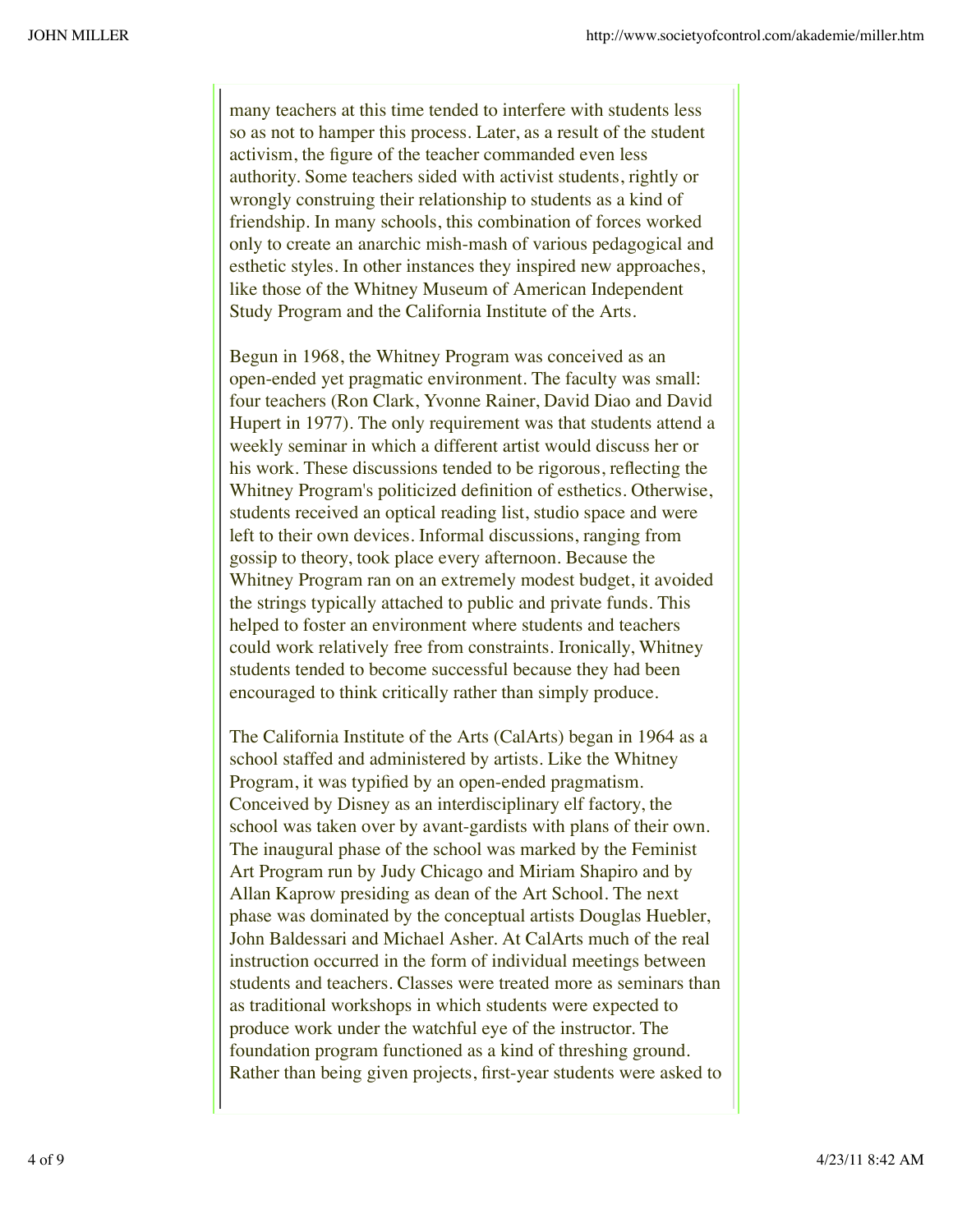articulate what it was they wanted to do as artists. This adamant demand for self-definition created a high attrition rate, but those who remained tended to become superior students. For the upper level students (in the late 1970s, at least) John Baldessari and Michael Asher were the most influential of the faculty. Baldessari's art and style of teaching arose very much out of Cagean esthetics. Baldessari was fond of saying that one could not teach art, but only provide an environment where art might happen. In classes and individual meetings he kept his comments mostly to jokes, anecdotes and paradoxical observations. At the same time, he scheduled a steady stream of young visiting artists in his so-called Graduate Seminar (which was actually open to students at all levels). Michael Asher held to a more austere approach, saying little except to ask his students what it was they wanted to talk about. This typically yielded prolonged silences while Asher waited them out. Such "silent treatment", conceived formally, made the role of the teacher analogous to that of a Lacanian psychoanalyst. (It also echoed a certain "pure reductivist" logic.) The presence of the teacher would ideally approximate that of a corpse; silences were akin to transference. The point of all this was for students to assume responsibility for themselves as "speaking subjects" or practicing artists, as the case may be. Later on, Asher adopted the policy of scheduling classes of indeterminate length. That is, he would continue to teach his class for as long as the students were willing to stay -- even if that meant going until the early hours of the following day. (This, too, recalls the variable length of the Lacanian session, although, with Lacan, the decision as to when to end the session

rests with the analyst.) Obviously, Asher could not always maintain his silence; serving on the demand for judgment within the classroom ultimately forced his hand. But the point was nonetheless clear; learning to make art was not a matter of getting instructions from one's teacher. It's worth noting that CalArts' "high conceptualist" period also was marked by the complete absence of women and people of color on the permanent faculty. Women were reinstated in the early 80s. By the end of the decade, the art school faculty began to be racially integrated.

\*\*\*

The university has become an institutional organization of ignorance; "high culture" itself is being degraded in the assembly line production of professors, all of whom would are cretins and most of whom would get the bird from any audience of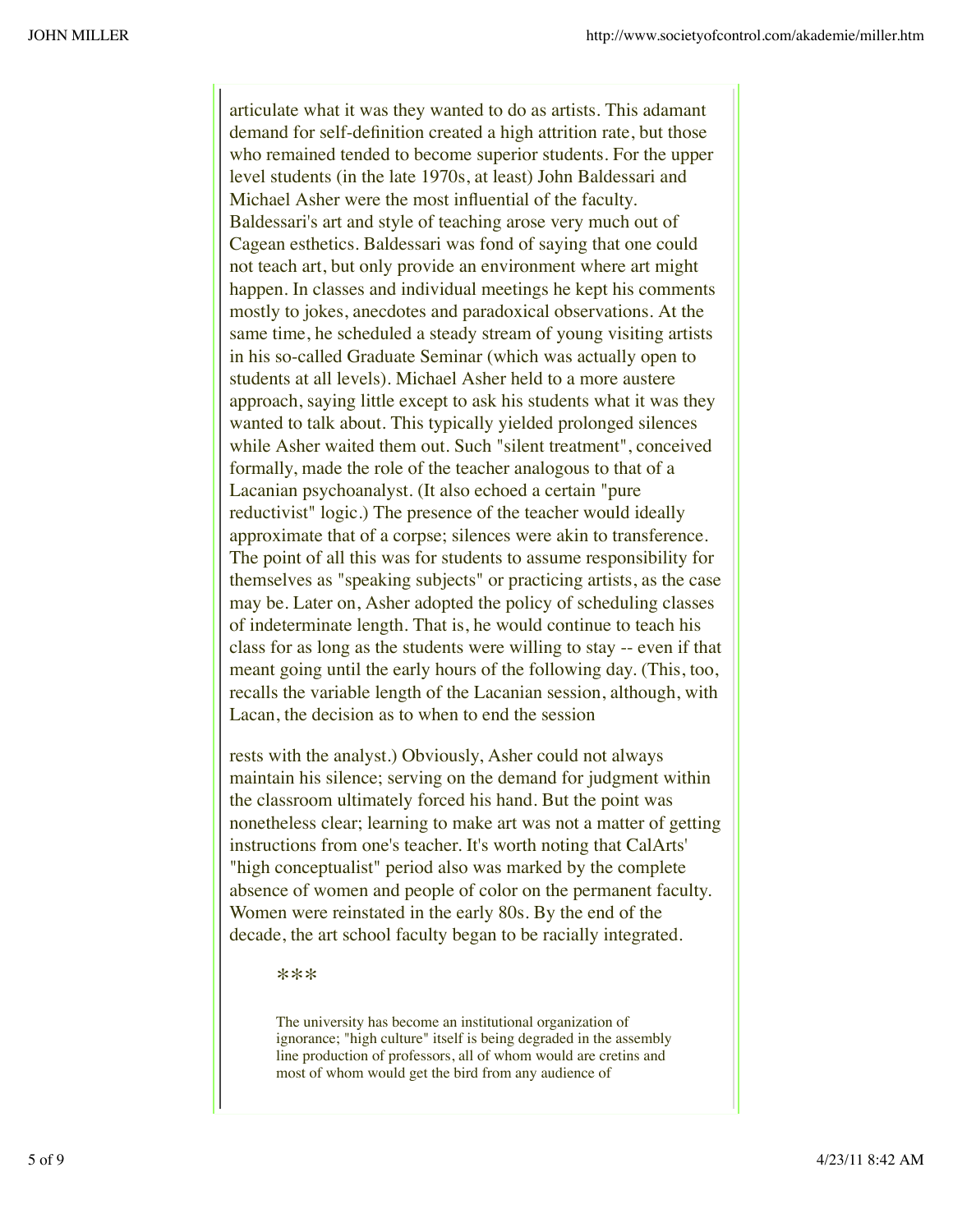highschoolers.

On the Poverty of Student Life

Situationist International and the students of Strasbourg

\*\*\*

It's not hard to imagine teaching an endless number of art classes simply by mouthing such banalities as "push it", "That's exiting", or "You haven't taken any risks" at the appropriate moments. On the other hand, within such an institutional setting, even one's most heartfelt convictions may take on a nominal character. What mostly transforms someone into a cretin or "a universally despised figure" is being positioned within a web of institutional relations. As such, the "content" of what one has to say necessarily pales before the economic asymmetry in which racism, sexism and classism are embedded; at this level change comes slowly. Part of an art school's didactic momentum occurs through bringing a like-minded age group together; students often learn more from each other than they do from their instructors. The environment, as Baldessari said, "where art might happen" is mainly a peer group situation. This makes the apparent need for expert art teachers is somewhat ambiguous. In accordance with their seeming expendibility (their extraneous role, the supply surpassing the demand), the rate of pay for art teachers is low. Furthermore, school administrators in the U.S. are doing away with the old system of tenured positions in favor of increased reliance on guest positions in order to reduce costs paid for benefits and retirement. Ultimately, teaching offers no financial security. Judith Barry has characterized teaching as a welfare for artists, that is, kind of sub-welfare or "workfare" -- artists can always be fired and are expected to log hours in the classroom. Thus, the responsibility of teachers may be delimited by their relative dispensability. Perhaps the most honest thing an art teacher can tell students is that he or she has little or no autonomous authority to judge their art. But it is exactly this admission, counter of romantic Situationist expectations, which would prompt younger students especially to give the teacher the bird. Most want the illusion of authority and it is exactly this illusion which stultifies their artistic (read political) growth. Other -- institutional -- factors inhibit "laying down (read: exposing) the law" this way. One, because disillusioned students may mean reduced enrollment, most schools subtly discourage teachers, one way or another, from dropping the pretense of expertise. Two,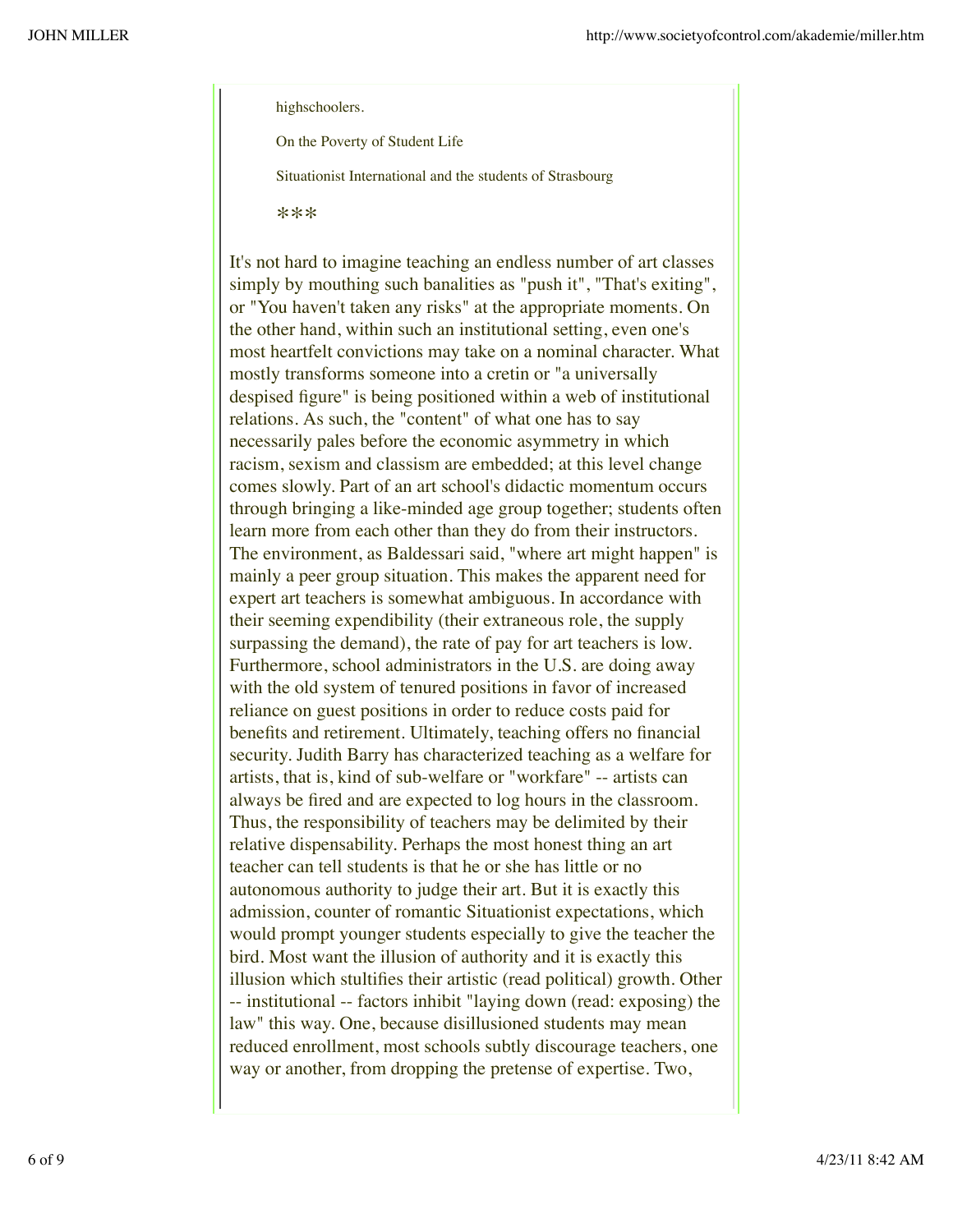insufficient enrollment in many cases results in cancelling at teacher's class. The unwelcome truth may cause many students to "vote with their feet."

\*\*\*

As an undergraduate student at the Rhode Island School of Design (a school with notably poor programs in painting and sculpture), I remember being told to think of my school years as a "special period" in my life before having to capitulate and take a menial job. In retrospect, it is apparent that this seemingly nurturing attitude was nothing more than an artistic death sentence. The financial realities facing the would-be artist and the relative inability of most art schools to address them cast the so-called freedom of the student (and the culpability of the teacher) in a considerably less rosy light. The postwar period in the United States saw a dramatic increase in the professionalization of art education; more and more artists felt that an MFA degree was a prerequisite for professional status. Much of this, of course, was linked to increased resulted from increased affluence and an emergent youth culture for which college served as a vehicle for extending adolescence. At the same time, the notion that artists might not only be able to survive off the sales of their work but also prosper became popularized with the growing commercial success of Abstract Expressionism and Pop Art. Allan Kaprow responded to this shift with "The Education of the Un-Artist, Part I." Although he actually concentrated mostly on the material forms of artwork and how they entered esthetic discourse, Kaprow nonetheless demanded that "the artist of the future must learn to evade his profession" and concluded with a light-hearted paraphrase of Karl Marx: "Artists of the world, drop out! You have nothing to lose but your professions!" Kaprow, of course, assumed that it is indeed possible to "drop out" and that artworks would remain in some way meaningful outside the discourse of art. (Kaprow, in fact, continues to serve as dean of the University of California in San Diego's art department.) Citing "the increased proletarianization of both those who make a profession of creating, and those whose profession prohibits them from creating," Raoul Vaneigem framed the question of the professionalization of the artist more discursively:

Consumer society, as we well know, reduces art to a range of consumable products. The more vulgarized this reduction, the faster the rate of decomposition... That communication so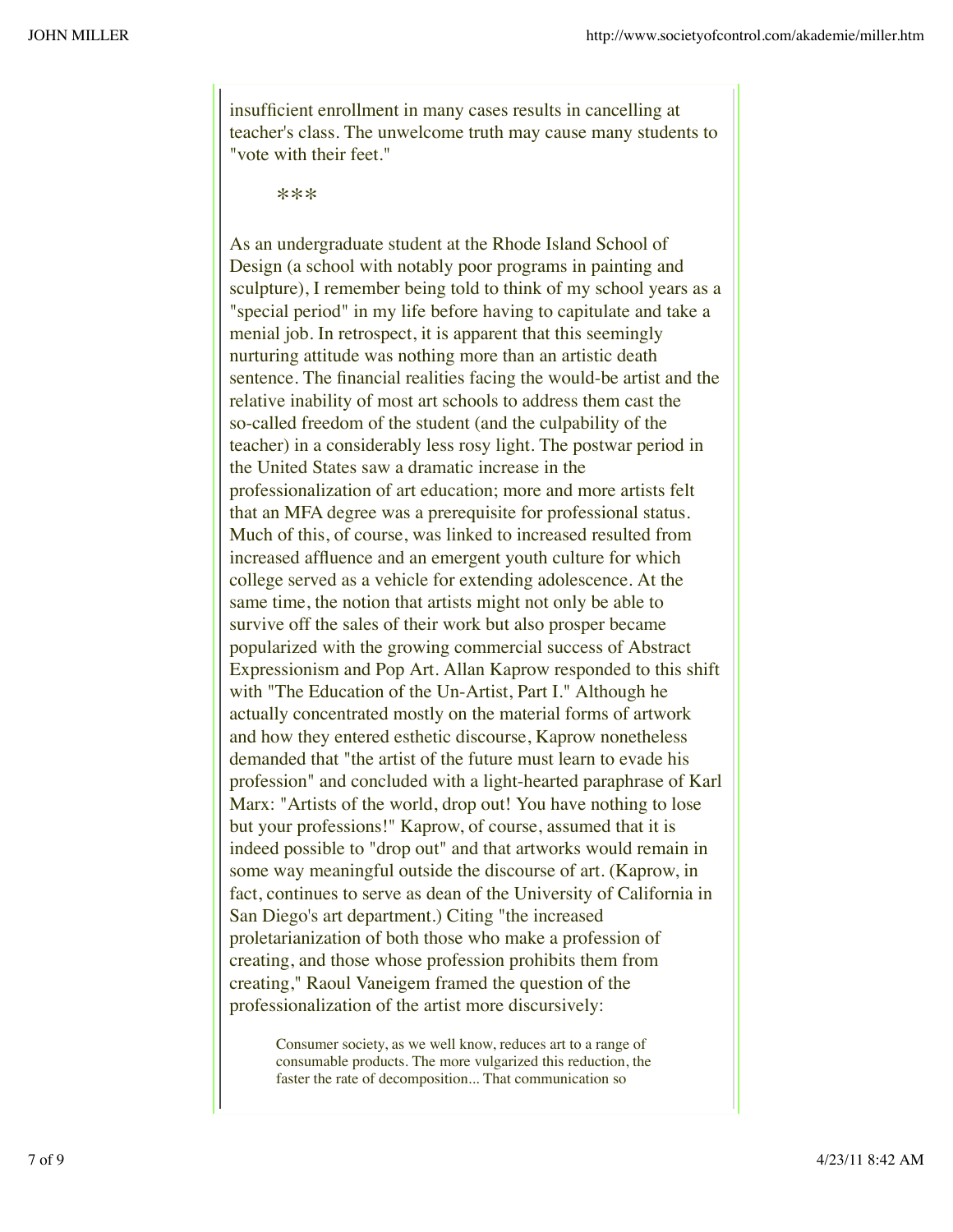urgently sought by the artist is cut off and prohibited even in the simplest relationship of everyday life. So true is this that the search for new forms of communication, far from being the preserve of painters and poets, is now part of a collective effort. In this way the old specialization of art has finally come to an end. There are no more artists because everyone is an artist. [1]

In other words, it appears that visual art was converted into more of a specialized profession just at the same time when the impetus and the sociological competence for esthetic discourse was becoming more generalized. And it also appears that in art education, a spell of institutionally administered bohemianism serves as a de facto prerequisite for professional status:

Because of his acute economic poverty the student is condemned to a paltry form of survival. But, always self-satisfied, he parades his very ordinary indigence as if it were an original "lifestyle": he makes a virtue of his shabbiness and affects to be a bohemian. "Bohemianism" is far from an original solution in any case, but the notion that one could live a really bohemian life without a complete and definitive break with the university milieu is ludicrous. But the student bohemian (and every student likes to pretend that he is a bohemian at heart) clings to his imitative and degraded version of what is, in the best of cases, only a mediocre individual solution. [2]

Paradoxically, in art, professional status also prolongs bohemianism. As an enduring bohemian figure, the artist teacher tends to keep clinging to the same illusions that help sustain the desirability of the student lifestyle. To dismiss this mythic freedom as a simply better disguised form of repression is tempting, but the problem is more complex than that.

First, any system of political economy engenders both freedom and repression; our habitual notions of both are formed and tested within such a system. Thus, the system must be regarded neither as impervious nor as monolithic. This suggests a horizon of possibilities different from one demanded by the posture of theoretical purity (an impasse which Guy Debord's suicide might be taken to represent). For example, in the United States the current Republican cultural backlash now threatens even the relative freedoms of repressive tolerance, freedoms many have come to take for granted. The former chairwoman of the National Endowment for the Humanities (NEH), Lynne Cheney, explicitly advocated "zeroing out" funding for both the NEH and the National Endowment for Arts (NEA) because so much of what they have funded in the past failed

"to transcend the accidents (italics mine) of class, race and